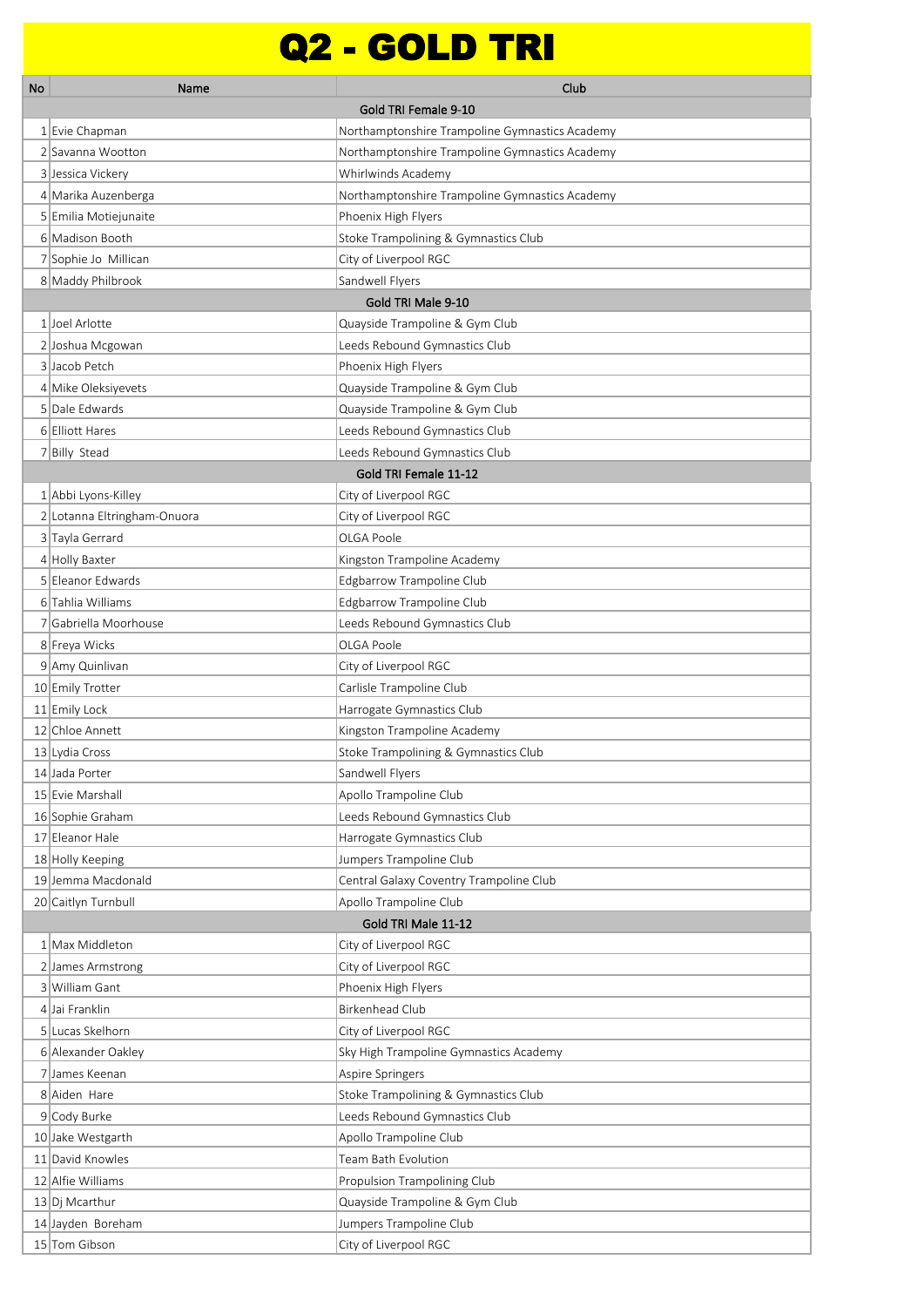| Gold TRI Female 13-14 |                          |                                                 |
|-----------------------|--------------------------|-------------------------------------------------|
|                       | 1 Grace Owen             | OLGA Poole                                      |
|                       | 2 Natasha Tapster        | Edgbarrow Trampoline Club                       |
|                       | 3 Evangeline Piper       | City of Plymouth Trampoline and Gymnastics Club |
|                       | 4 Hannah Yates WITHDRAWN | Stoke Trampolining & Gymnastics Club            |
|                       | 5 Laura Dominey          | OLGA Poole                                      |
|                       | 6 Talia Macrides         | Quayside Trampoline & Gym Club                  |
|                       | 7 Jessica Graham         | Leeds Rebound Gymnastics Club                   |
|                       | 8 Sophie Dowrich         | Edgbarrow Trampoline Club                       |
|                       | 9 Georgia Smith          | City of Liverpool RGC                           |
|                       | 10 Emily Chapman         | Northamptonshire Trampoline Gymnastics Academy  |
|                       | 11 Bethan Harries        | <b>Team Twisters</b>                            |
|                       | 12 Ellie Vassel          | Northamptonshire Trampoline Gymnastics Academy  |
|                       | 13 Megan Glover          | Edgbarrow Trampoline Club                       |
|                       | 14 Amelie Cunningham     | Edgbarrow Trampoline Club                       |
|                       | 15 Freya Newcombe        | Northamptonshire Trampoline Gymnastics Academy  |
|                       | 16 Rebecca Stobbart      | Apollo Trampoline Club                          |
|                       | 17 Josie Spring          | OLGA Poole                                      |
|                       | 18 Rhianna Mulligan      | City Of Salford Trampoline Club                 |
|                       | 19 Emily Cavanagh        | City Of Salford Trampoline Club                 |
|                       | 20 Jemma Salkeld         | Carlisle Trampoline Club                        |
|                       | 21 Holly Robinson        | Belle Vue Trampoline Club                       |
|                       | 22 Jessica White         | City Of Salford Trampoline Club                 |
|                       | 23 Lois Moseley          | Northamptonshire Trampoline Gymnastics Academy  |
|                       | 24 Carys Verdicchio      | Rotations                                       |
|                       | 25 Mia Kelham            | Jumpers Trampoline Club                         |
|                       | 26 Katie Parkinson       | City Of Salford Trampoline Club                 |
|                       |                          |                                                 |
|                       | 27 Ella Dixon            | Carlisle Trampoline Club                        |
|                       | 28 Maisie Linaker-Walsh  | Leeds Rebound Gymnastics Club                   |
|                       |                          | Gold TRI Male 13-14                             |
|                       | 1 Billy Keenan           | Aspire Springers                                |
|                       | 2 Oscar Piper            | City of Plymouth Trampoline and Gymnastics Club |
|                       | 3 Alexander Robinson     | Leeds Rebound Gymnastics Club                   |
|                       | 4 Toby Williams          | Leeds Rebound Gymnastics Club                   |
|                       | 5 George Corben          | OLGA Poole                                      |
|                       | 6 Ryan Brown             | Up'n'Downs Trampoline Club                      |
|                       | 7 Tyler Cole-Dyer        | Northamptonshire Trampoline Gymnastics Academy  |
|                       | 8 Theo Gundry-White      | Quayside Trampoline & Gym Club                  |
|                       | 9 Luke Jowett            | Quayside Trampoline & Gym Club                  |
|                       | 10 Will Sheridan         | Central Galaxy Coventry Trampoline Club         |
|                       | 11 Samuel Robinson       | Leeds Rebound Gymnastics Club                   |
|                       | 12 Sam Hancock           | Leeds Rebound Gymnastics Club                   |
|                       | 13 Isaac Cheney          | Milton Keynes Gym                               |
|                       | 14 Lucas Dollery         | Edgbarrow Trampoline Club                       |
|                       | 15 Eitan Aibi            | Leeds Rebound Gymnastics Club                   |
|                       | 16 Oscar Carey           | Harrogate Gymnastics Club                       |
|                       | 17 Emil Wills            | Beckenham Fliers Trampoline                     |
|                       | 18 Kieron Harrison       | City of Liverpool RGC                           |
|                       | 19 Oliver Lavell         | OLGA Poole                                      |
|                       | 20 Abhi Marlow           | Rotations                                       |
|                       | 21 Shaun Butler          | Aerodynamic Trampoline Club                     |
|                       | 22 Carl Galea            | Leeds Rebound Gymnastics Club                   |
|                       | 23 Eddie Richardson      | OLGA Poole                                      |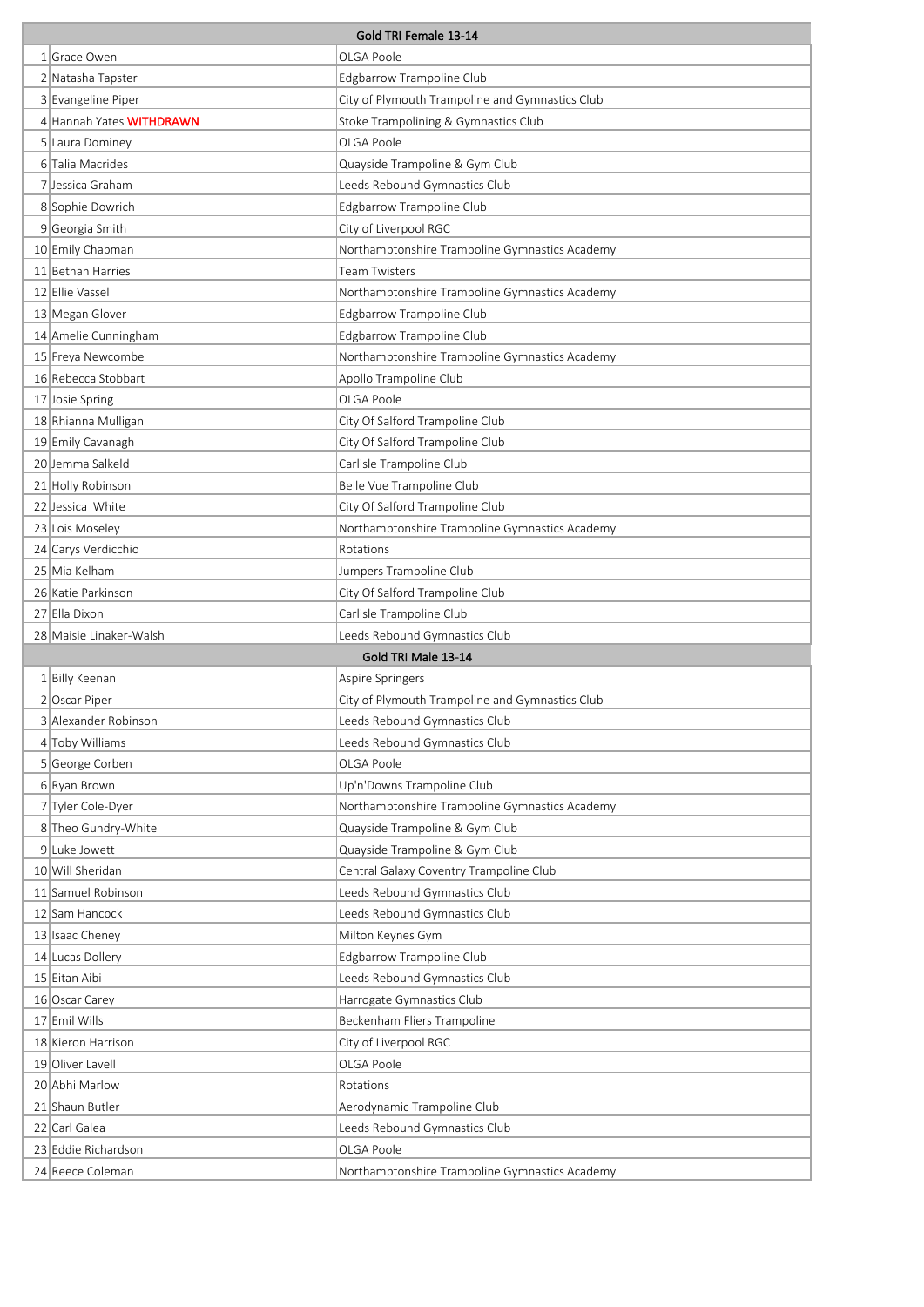| Gold TRI Female 15-16                                  |                                                        |  |
|--------------------------------------------------------|--------------------------------------------------------|--|
| 1 Mia Linaker-Walsh                                    | Leeds Rebound Gymnastics Club                          |  |
| 2 Maddi Tarrant                                        | OLGA Poole                                             |  |
| 3 Hope Burgess                                         | OLGA Poole                                             |  |
| 4 Honey Moe                                            | Exeter Trampoline Academy                              |  |
| 5 Rachel Tapster                                       | Edgbarrow Trampoline Club                              |  |
| 6 Amelia Shaw                                          | Edgbarrow Trampoline Club                              |  |
| 7 Sofija Kalnicenko                                    | Dragon Flyers T.C.                                     |  |
| 8 Phoenix Jeffries                                     | Edgbarrow Trampoline Club                              |  |
| 9 Evie Colquhoun                                       | Milton Keynes Gym                                      |  |
| 10 Madeline Leach                                      | Belle Vue Trampoline Club                              |  |
| 11 Isabel Norton                                       | G-Force Trampoline, Gymnastics & DMT Club              |  |
| 12 Tia Inskip-Clarkson                                 | Stoke Trampolining & Gymnastics Club                   |  |
| 13 Isabelle Garnham                                    | Belle Vue Trampoline Club                              |  |
| 14 Sahara Carter                                       | City Of Salford Trampoline Club                        |  |
| 15 Brodie Hove-Coleman                                 | Northamptonshire Trampoline Gymnastics Academy         |  |
| 16 Keira Shaw                                          | City of Liverpool RGC                                  |  |
| 17 Molly Birch                                         | Sheffield Trampoline Academy                           |  |
| 18 Evie Joseph                                         | Rotations                                              |  |
| 19 Charlotte Pearson                                   | Leeds Rebound Gymnastics Club                          |  |
| 20 Eliza Saxton                                        | Leeds Rebound Gymnastics Club                          |  |
| 21 Ella Davies                                         | City Of Salford Trampoline Club                        |  |
| 22 Kimberley Green                                     | Central Galaxy Coventry Trampoline Club                |  |
| 23 Mia Instrall                                        | Edgbarrow Trampoline Club                              |  |
| 24 Willow Clarke-May                                   | City Of Salford Trampoline Club                        |  |
| 25 Grace Bagguley                                      | City of Liverpool RGC                                  |  |
| 26 Amy Smith                                           | City Of Salford Trampoline Club                        |  |
| 27 Freya Eloise Grant                                  | Sheffield Trampoline Academy                           |  |
| 28 Lucy Moores                                         | Jump U.K.                                              |  |
|                                                        | Gold TRI Male 15-16                                    |  |
| 1 Jack Newman                                          | Propulsion Trampolining Club                           |  |
| 2 Robert Armstrong                                     | City of Liverpool RGC                                  |  |
| 3 Daniel Bradford                                      | Sky High Trampoline Gymnastics Academy                 |  |
| 4 Cameron Bennett                                      | OLGA Poole                                             |  |
| 5 Zak Perzamanos                                       | City of Liverpool RGC                                  |  |
| 6 Cameron Caulfield-Pleavin                            | <b>Birkenhead Club</b>                                 |  |
| 7 George Bowen                                         |                                                        |  |
|                                                        | Central Galaxy Coventry Trampoline Club                |  |
| 8 Rohan Mannion                                        | City Of Salford Trampoline Club                        |  |
| 9 Martin Bland                                         | Apollo Trampoline Club                                 |  |
| 10 Jamie Canning                                       | City of Liverpool RGC                                  |  |
| 11 Petar Stanchev                                      | London Trampoline Academy                              |  |
| 12 Nathan Johnston                                     | Jumpers Trampoline Club                                |  |
| 13 Ben Miller                                          | City of Plymouth Trampoline and Gymnastics Club        |  |
|                                                        | Gold TRI Female 17-21                                  |  |
| 1 Mia-Mae Deighton                                     | York Artistic Sports Club                              |  |
| 2 Rebecca Trower                                       | Sheffield Trampoline Academy                           |  |
| 3 Becky Patton                                         | City of Liverpool RGC                                  |  |
| 4 Emma Sharpley                                        | Phoenix High Flyers                                    |  |
| 5 Olivia-May Street                                    | Heart of England Trampoline & DMT Club                 |  |
| 6 Emily Walton                                         | City Of Salford Trampoline Club                        |  |
| 7 Olivia Collier                                       | Flight Trampoline Club                                 |  |
| 8 Jessica Clarke                                       | Activ8 Trampoline Club                                 |  |
| 9 Caitlin Tarrant                                      | Edgbarrow Trampoline Club                              |  |
| 10 Kelly Chatterton                                    | Phoenix High Flyers                                    |  |
| 11 Lucy Horan                                          | Sheffield Trampoline Academy                           |  |
| 12 Ashleigh Doyle                                      | Brentwood Trampoline Club<br>Bassetlaw Trampoline Club |  |
| 13 Hollie Peach WITHDRAWN<br>14 Bethan Davies-Williams | City of Liverpool RGC                                  |  |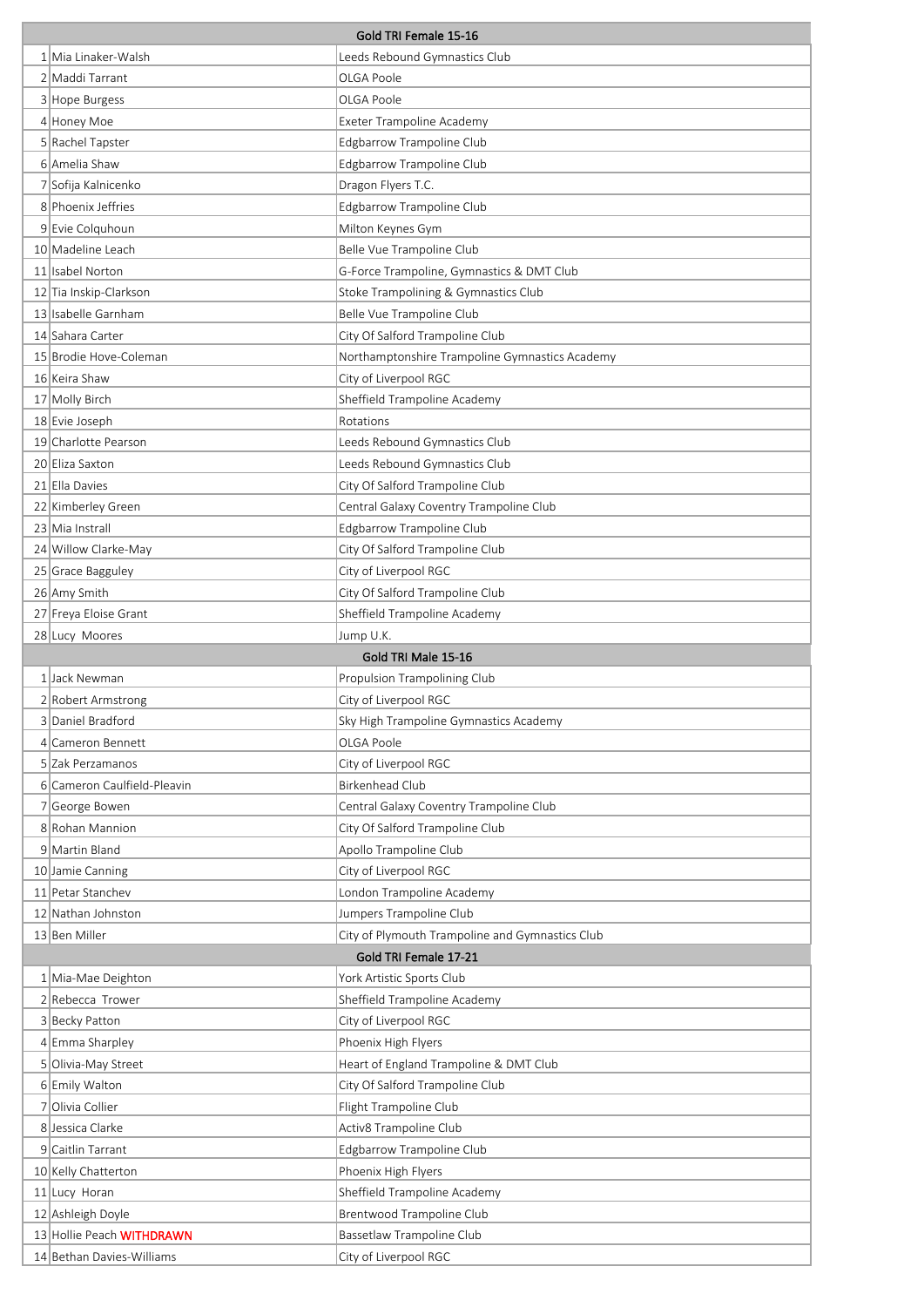| 15 Lucy Ambler                        | Jumpers Trampoline Club                                      |
|---------------------------------------|--------------------------------------------------------------|
| 16 Harriet Hebden                     | City of Liverpool RGC                                        |
| 17 Erifilly Heonos                    | Sky High Trampoline Gymnastics Academy                       |
| 18 Asha Chaudhry                      | Edgbarrow Trampoline Club                                    |
| 19 Emily Smith                        | Jumpers Trampoline Club                                      |
| 20 Rebecca Maggs                      | Apollo Trampoline Club                                       |
| 21 Kathryn Marson                     | Rotations                                                    |
|                                       | Gold TRI Male 17-21                                          |
| 1 Zachary Goggin                      | Cambridge Cangaroos                                          |
| 2 Josh Paul Mcaleese                  | Apollo Trampoline Club                                       |
| 3 William Smith                       | Recoil Trampoline Club                                       |
| 4 Ben Molyneaux                       | <b>Bolton Trampoline Club</b>                                |
| 5 James Able                          | Cambridge Cangaroos                                          |
| 6 Lewis Clay                          | Stoke Trampolining & Gymnastics Club                         |
| 7 Kai Juttla                          | Edgbarrow Trampoline Club                                    |
| 8 Josh Constable                      | Max Force                                                    |
| 9 Joshua Jones                        | Northamptonshire Trampoline Gymnastics Academy               |
| 10 Benjamin Watts                     | Edgbarrow Trampoline Club                                    |
| 11 Liam Isaac                         | Whirlwinds Academy                                           |
| 12 Ross Tait                          | Northamptonshire Trampoline Gymnastics Academy               |
| 13 Tommie Clowes                      | Stoke Trampolining & Gymnastics Club                         |
| 14 Jack Hodgkins                      | Heights Trampoline Club                                      |
| 15 Joe Turner                         | Belle Vue Trampoline Club                                    |
| 16 Harris Shewan                      | Dharma Gym for All                                           |
| 17 Bashar Alturk                      | City Of Salford Trampoline Club                              |
| 18 Ralph Habgood                      | Sheffield Trampoline Academy                                 |
| 19 James Dowrich                      | Edgbarrow Trampoline Club                                    |
| 20 Owen Francis                       | <b>Team Twisters</b>                                         |
| 21 Daniel Edge                        | Central Galaxy Coventry Trampoline Club                      |
|                                       | <b>Gold TRI Senior Ladies</b>                                |
| 1 Dayle Walker                        | Milton Keynes Gym                                            |
| 2 Kiara Wilson-Smith                  | City of Liverpool RGC                                        |
|                                       |                                                              |
| 3 Louise Brownsey                     | Jumpers Trampoline Club                                      |
| 4 Nicola Richmond                     | Beckenham Fliers Trampoline                                  |
| 5 Rachel Thomas                       | Team Bath Evolution                                          |
| 6 Natasha Woodall                     | Jumpers Trampoline Club                                      |
| 7 Alexis Wilson                       | Recoil Trampoline Club                                       |
|                                       | <b>Gold TRI Senior Mens</b>                                  |
| 1 Reece Davies                        | Exeter Trampoline Academy                                    |
| 2 Ashley Reed                         | Jumpers Trampoline Club                                      |
| 3 Thomas Leakey                       | Edgbarrow Trampoline Club                                    |
| 4 Edward Weeden                       | OLGA Poole                                                   |
| 5 George Hamby<br>6 Gerald Elder-Vass | City of Liverpool RGC<br>Levitation                          |
| 7 Alex Bradshaw                       |                                                              |
| 8 Andrew Stamp                        | City of Liverpool RGC                                        |
| 9 Luke Dewe                           | Northamptonshire Trampoline Gymnastics Academy<br>Levitation |
|                                       | G DIS TRI Cat1 Female Open Age                               |
| 1 Charlotte Tate                      | Leeds Rebound Gymnastics Club                                |
| 2 Katy Logan                          | Exeter Trampoline Academy                                    |
| 3 Jenny Moore                         | City of Plymouth Trampoline and Gymnastics Club              |
| 4 Laura Young                         | Rebel Roos                                                   |
| 5 Ciara Verdicchio                    | Rotations                                                    |
|                                       | G DIS TRI Cat1 Male Open Age                                 |
| $1$ Joe Cooper                        | Propulsion Trampolining Club                                 |
| 2 Ethan McCall<br>3 Stuart Sharpe     | Activ8 Trampoline Club<br>Alton Trampoline Club              |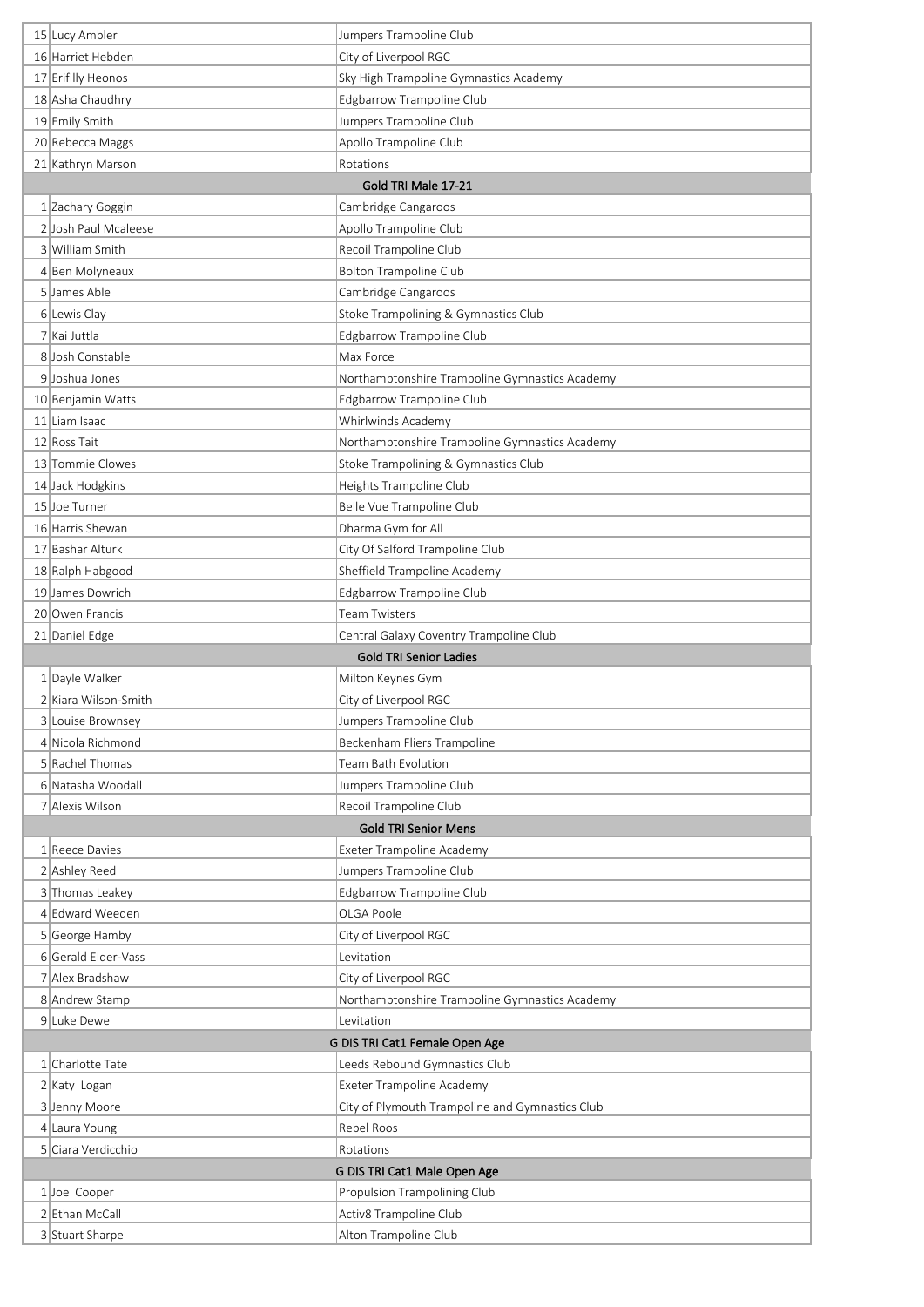| G DIS TRI Cat2 Female Open Age |                                                 |  |
|--------------------------------|-------------------------------------------------|--|
| $1$ Holly Jeffery              | Trafford Trampoline Club                        |  |
| 2 Faith Hoban                  | Alpha Trampoline Club                           |  |
| 3 Teigan Higgs                 | Team Bath Evolution                             |  |
| 4 Nicola Bannister             | Team Bath Evolution                             |  |
| 5 Aliyah Huggins               | Activ8 Trampoline Club                          |  |
|                                | G DIS TRI Cat2 Male Open Age                    |  |
| 1 Ethan Davidson               | Activ8 Trampoline Club                          |  |
|                                |                                                 |  |
|                                | <u> 2 - GOLD DMT</u>                            |  |
|                                | Gold DMT 9-10 Mixed                             |  |
| 1 Archie Sheppard              | Propulsion Trampolining Club                    |  |
| 2 Elliott Hares                | Leeds Rebound Gymnastics Club                   |  |
| 3 Jessica Vickery              | Whirlwinds Academy                              |  |
|                                | Gold DMT - Female 11-12                         |  |
| 1 Holly Baxter                 | Kingston Trampoline Academy                     |  |
| 2 Brooke Wray                  | Leeds Rebound Gymnastics Club                   |  |
| 3 Emily Lock                   | Harrogate Gymnastics Club                       |  |
| 4 Amy Quinlivan                | City of Liverpool RGC                           |  |
| 5 Grace Roberts                | Propulsion Trampolining Club                    |  |
| 6 Tayla Gerrard                | OLGA Poole                                      |  |
| 7 Nicolle Lake                 | OLGA Poole                                      |  |
| 8 Mabel Reinelt                | Jumpers Trampoline Club                         |  |
| 9 Abigail Walls                | Leeds Rebound Gymnastics Club                   |  |
| 10 Eleanor Edwards             | Edgbarrow Trampoline Club                       |  |
| 11 Holly Keeping               | Jumpers Trampoline Club                         |  |
| 12 Freya Wicks                 | OLGA Poole                                      |  |
|                                | Gold DMT - Male 11-12                           |  |
| 1 Callum Bowmer                | Heart of England Trampoline & DMT Club          |  |
| 2 Alfie Williams               | Propulsion Trampolining Club                    |  |
| 3 Tom Gibson                   | City of Liverpool RGC                           |  |
| 4 James Armstrong              | City of Liverpool RGC                           |  |
| 5 Lucas Skelhorn               | City of Liverpool RGC                           |  |
| 6 Alexander Oakley             | Sky High Trampoline Gymnastics Academy          |  |
| 7 James Keenan                 | Aspire Springers                                |  |
| 8 David Knowles                | Team Bath Evolution                             |  |
| 9 Kester Wilson                | OLGA Poole                                      |  |
| 10 Jai Franklin                | Birkenhead Club                                 |  |
|                                | Gold DMT - Female 13-14                         |  |
| $1$ Evangeline Piper           | City of Plymouth Trampoline and Gymnastics Club |  |
| 2 Martha Cornforth             | Heart of England Trampoline & DMT Club          |  |
| 3 Grace Owen                   | OLGA Poole                                      |  |
| 4 Lucinda Parr                 | Exeter Trampoline Academy                       |  |
| 5 Ella Ray                     | Whirlwinds Academy                              |  |
| 6 Sophie Moir                  | Phoenix High Flyers                             |  |
| 7 Natasha Tapster              | Edgbarrow Trampoline Club                       |  |
| 8 Rose Wynne                   | Propulsion Trampolining Club                    |  |
| 9 Elizabeth Rose               | Heart of England Trampoline & DMT Club          |  |
| 10 Frances Braithwaite         | Harrogate Gymnastics Club                       |  |
| 11 Megan Sprakes               | Propulsion Trampolining Club                    |  |
| 12 Harper Winslet              | Sky High Trampoline Gymnastics Academy          |  |
|                                | Gold DMT - Male 13-14                           |  |
| 1 Oscar Piper                  | City of Plymouth Trampoline and Gymnastics Club |  |
| 2 Billy Keenan                 | Aspire Springers                                |  |
| 3 Omo Aikeremiokha             | Marriotts Gym Club                              |  |
| 4 Jack Hawkins                 | Heart of England Trampoline & DMT Club          |  |
| 5 Marshall Frost               | Marriotts Gym Club                              |  |
| 6 Charley Stone                | Propulsion Trampolining Club                    |  |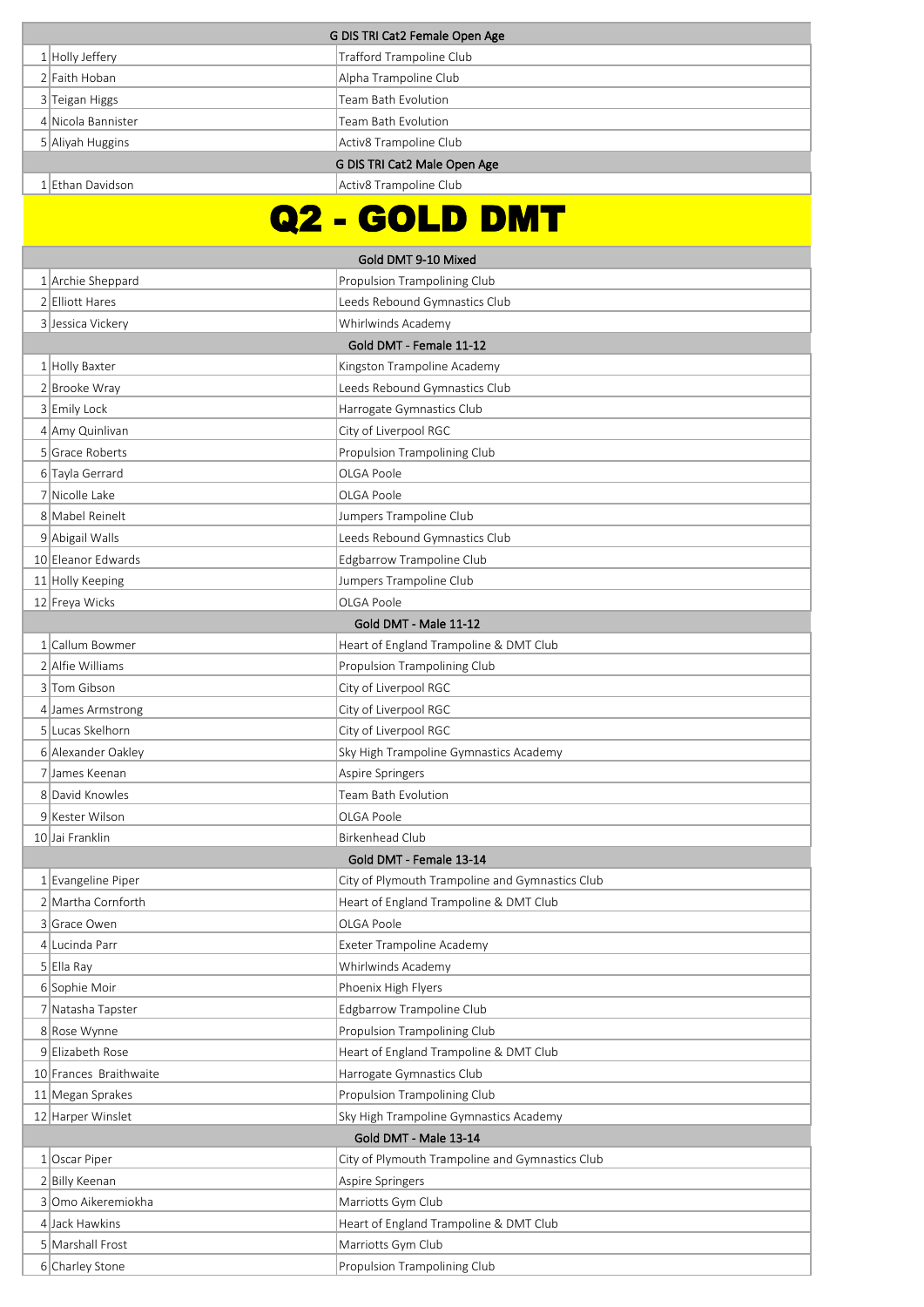|                                     | Aerodynamic Trampoline Club                                   |  |
|-------------------------------------|---------------------------------------------------------------|--|
| 8 Alexander Robinson                | Leeds Rebound Gymnastics Club                                 |  |
| 9 Harry Newman                      | Propulsion Trampolining Club                                  |  |
| 10 Rhyse Oliveri                    | Heart of England Trampoline & DMT Club                        |  |
| 11 Danail Barakov-Trankov           | Lilleshall NSC Gymnastics Club                                |  |
| Gold DMT - Female 15-16             |                                                               |  |
| 1 Samantha Buckles                  | Propulsion Trampolining Club                                  |  |
| 2 Elizabeth Cornforth               | Heart of England Trampoline & DMT Club                        |  |
| 3 Amelia Shaw                       | Edgbarrow Trampoline Club                                     |  |
| 4 Lottie Mason                      | Heart of England Trampoline & DMT Club                        |  |
| 5 Lucy Baxter                       | <b>Birkenhead Club</b>                                        |  |
| 6 Ava Grace Llewellyn               | Propulsion Trampolining Club                                  |  |
| 7 Maddi Tarrant                     | OLGA Poole                                                    |  |
| 8 Honey Moe                         | Exeter Trampoline Academy                                     |  |
| 9 Rachel Tapster                    | Edgbarrow Trampoline Club                                     |  |
| 10 Hope Burgess                     | OLGA Poole                                                    |  |
| 11 Sophia Zaldua                    | OLGA Poole                                                    |  |
| 12 Mia Bedwell                      | Aspire Springers                                              |  |
| 13 Heather Marshall                 | <b>Birkenhead Club</b>                                        |  |
| 14 Madeline Green                   | Leeds Rebound Gymnastics Club                                 |  |
| 15 Libby Weddle                     | City of Plymouth Trampoline and Gymnastics Club               |  |
|                                     | Gold DMT - Male 15-16                                         |  |
| 1 Daniel Bradford                   | Sky High Trampoline Gymnastics Academy                        |  |
| 2 Cameron Caulfield-Pleavin         | <b>Birkenhead Club</b>                                        |  |
| 3 Harvey Brooks                     | Team Bath Evolution                                           |  |
| 4 Rohan Mannion                     | City Of Salford Trampoline Club                               |  |
| 5 Mason Green                       | Leeds Rebound Gymnastics Club                                 |  |
| 6 Jack Newman                       | Propulsion Trampolining Club                                  |  |
| 7 Petar Stanchev                    | London DMT                                                    |  |
| 8 Otis Mcauliffe                    | OLGA Poole                                                    |  |
| 9 Kendrick Moore                    | Propulsion Trampolining Club<br><b>Gold DMT Senior Ladies</b> |  |
|                                     |                                                               |  |
|                                     |                                                               |  |
| 1 Taylor Adams                      | Marriotts Gym Club                                            |  |
| 2 Catherine Thomas                  | Aspire Springers                                              |  |
| 3 Samantha Benn                     | <b>Bracknell Gymnastics Club</b>                              |  |
| 4 Lauren Piper                      | Starlight<br>OLGA Poole                                       |  |
| 5 Kaylee Lake<br>6 Caitlin Tarrant  |                                                               |  |
| 7 Katherine Allott                  | Edgbarrow Trampoline Club<br>Team Bath Evolution              |  |
| 8 Ellen McDonough                   | Propulsion Trampolining Club                                  |  |
| 9 Megan Cummins                     | Propulsion Trampolining Club                                  |  |
| 10 Emma Sharpley                    | Phoenix High Flyers                                           |  |
| 11 Emily McDonough                  | OLGA Poole                                                    |  |
| 12 Erifilly Heonos                  | Sky High Trampoline Gymnastics Academy                        |  |
| 13 HOLLY BRAZIER                    | G-Force Trampoline, Gymnastics & DMT Club                     |  |
| 14 Abigail Jaques                   | Sky High Trampoline Gymnastics Academy                        |  |
| 15 Lauren Giles                     | Whirlwinds Academy                                            |  |
| 16 Rosa Clark                       | Max Force                                                     |  |
| 17 Macy Fenwick                     | OLGA Poole                                                    |  |
| 18 Emily Smith                      | Jumpers Trampoline Club                                       |  |
| 19 Danielle Shaw                    | Marriotts Gym Club                                            |  |
| 20 Kirsty Way                       | OLGA Poole                                                    |  |
| 21 Ruth Shevelan                    | Dynamo Trampoline Academy                                     |  |
|                                     | Gold DMT Senior Men                                           |  |
| 1 Reece Buck                        | Jumpers Trampoline Club                                       |  |
| 2 Leo Westbrook<br>3 Harrison Green | Propulsion Trampolining Club<br>Leeds Rebound Gymnastics Club |  |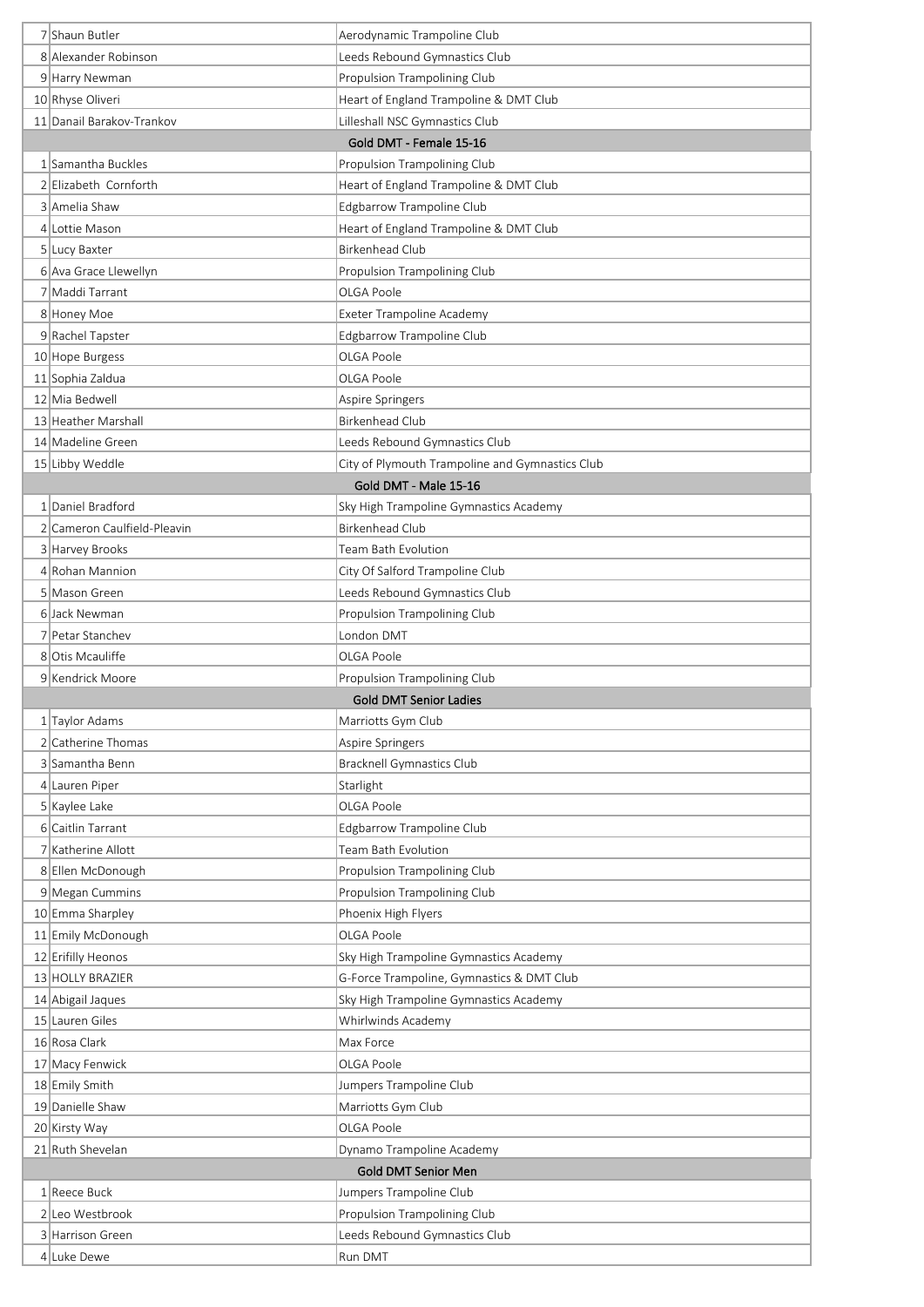|                                | 5 George Hamby    | City of Liverpool RGC                           |
|--------------------------------|-------------------|-------------------------------------------------|
|                                | 6 Mark Percival   | Team Bath Evolution                             |
|                                | 7 Reece Davies    | Exeter Trampoline Academy                       |
|                                | 8 Daniel Berridge | Heart of England Trampoline & DMT Club          |
|                                | 9 Laurie Maylor   | Team Bath Evolution                             |
|                                | 10 Tim Horgan     | Heart of England Trampoline & DMT Club          |
|                                | 11 Edward Weeden  | OLGA Poole                                      |
|                                | 12 Nathan Cooke   | Heart of England Trampoline & DMT Club          |
|                                | 13 Liam Isaac     | Whirlwinds Academy                              |
| G DIS DMT Cat 1&2 Open Age Mix |                   |                                                 |
|                                | 1 Joe Cooper      | <b>Propulsion Trampolining Club</b>             |
|                                | 2 Jenny Moore     | City of Plymouth Trampoline and Gymnastics Club |
|                                | 3 Katy Logan      | Exeter Trampoline Academy                       |

## Q2 - GOLD TRS

| Gold TRS Mixed 9-12                         |                                                |  |  |
|---------------------------------------------|------------------------------------------------|--|--|
| 1 Billy Stead   Cody Burke                  | Leeds Rebound Gymnastics Club                  |  |  |
| 2 Tom Gibson   Max Middleton                | City of Liverpool RGC                          |  |  |
| 3 Sophie Jo Millican   Madison Booth        | City of Liverpool RGC                          |  |  |
| 4 Sophie Graham   Lydia Cross               | Leeds Rebound Gymnastics Club                  |  |  |
| 5 Eleanor Edwards   Tahlia Williams         | Edgbarrow Trampoline Club                      |  |  |
| 6 James Armstrong   Lucas Skelhorn          | City of Liverpool RGC                          |  |  |
| 7 Abbi Lyons-Killey   Amy Quinlivan         | City of Liverpool RGC                          |  |  |
| 8 Freya Wicks   Tayla Gerrard               | OLGA Poole                                     |  |  |
| 9 Lotanna Eltringham-Onuora Jemma Macdonald | City of Liverpool RGC                          |  |  |
| 10 Jake Westgarth   Caitlyn Turnbull        | Apollo Trampoline Club                         |  |  |
| 11 Mike Oleksiyevets   Dale Edwards         | Quayside Trampoline & Gym Club                 |  |  |
| 12 Eleanor Hale   Emily Lock                | Harrogate Gymnastics Club                      |  |  |
|                                             | Gold TRS Female 13-14                          |  |  |
| 1 Amelie Cunningham   Megan Glover          | Edgbarrow Trampoline Club                      |  |  |
| 2 Ella Dixon Emily Trotter                  | Carlisle Trampoline Club                       |  |  |
| 3 Georgia Smith   Carys Verdicchio          | City of Liverpool RGC                          |  |  |
| 4 Lois Moseley   Ellie Vassel               | Northamptonshire Trampoline Gymnastics Academy |  |  |
| 5 Grace Owen   Laura Dominey                | OLGA Poole                                     |  |  |
| 6 Freya Newcombe   Emily Chapman            | Northamptonshire Trampoline Gymnastics Academy |  |  |
| 7 Mia Kelham   Holly Keeping                | Jumpers Trampoline Club                        |  |  |
|                                             | Gold TRS Male 13-14                            |  |  |
| 1 Kieron Harrison   Eitan Aibi              | City of Liverpool RGC                          |  |  |
| 2 Samuel Robinson   Alexander Robinson      | Leeds Rebound Gymnastics Club                  |  |  |
| 3 Toby Williams Sam Hancock                 | Leeds Rebound Gymnastics Club                  |  |  |
| 4 Carl Galea   Theo Gundry-White            | Leeds Rebound Gymnastics Club                  |  |  |
| 5 William Gant   Finley Gant                | Phoenix High Flyers                            |  |  |
|                                             | Gold TRS Female 15-16                          |  |  |
| 1 Abby Shearer   Natasha Tapster            | Edgbarrow Trampoline Club                      |  |  |
| 2 Jazmine Pease   Rebecca Stobbart          | Apollo Trampoline Club                         |  |  |
| 3 Rachel Tapster   Amelia Shaw              | Edgbarrow Trampoline Club                      |  |  |
| 4 Hollie Irving Jemma Salkeld               | Carlisle Trampoline Club                       |  |  |
| 5 Amy Smith   Ella Davies                   | City Of Salford Trampoline Club                |  |  |
| 6 Grace Bagguley   Evie Joseph              | City of Liverpool RGC                          |  |  |
| 7 Charlotte Pearson   Mia Linaker-Walsh     | Leeds Rebound Gymnastics Club                  |  |  |
| 8 Katie Parkinson   Sahara Carter           | City Of Salford Trampoline Club                |  |  |
|                                             | Gold TRS Male 15-16                            |  |  |
| 1 Nathan Johnston   Ethan Johnston          | Jumpers Trampoline Club                        |  |  |
| 2 George Bowen   Daniel Edge                | Central Galaxy Coventry Trampoline Club        |  |  |